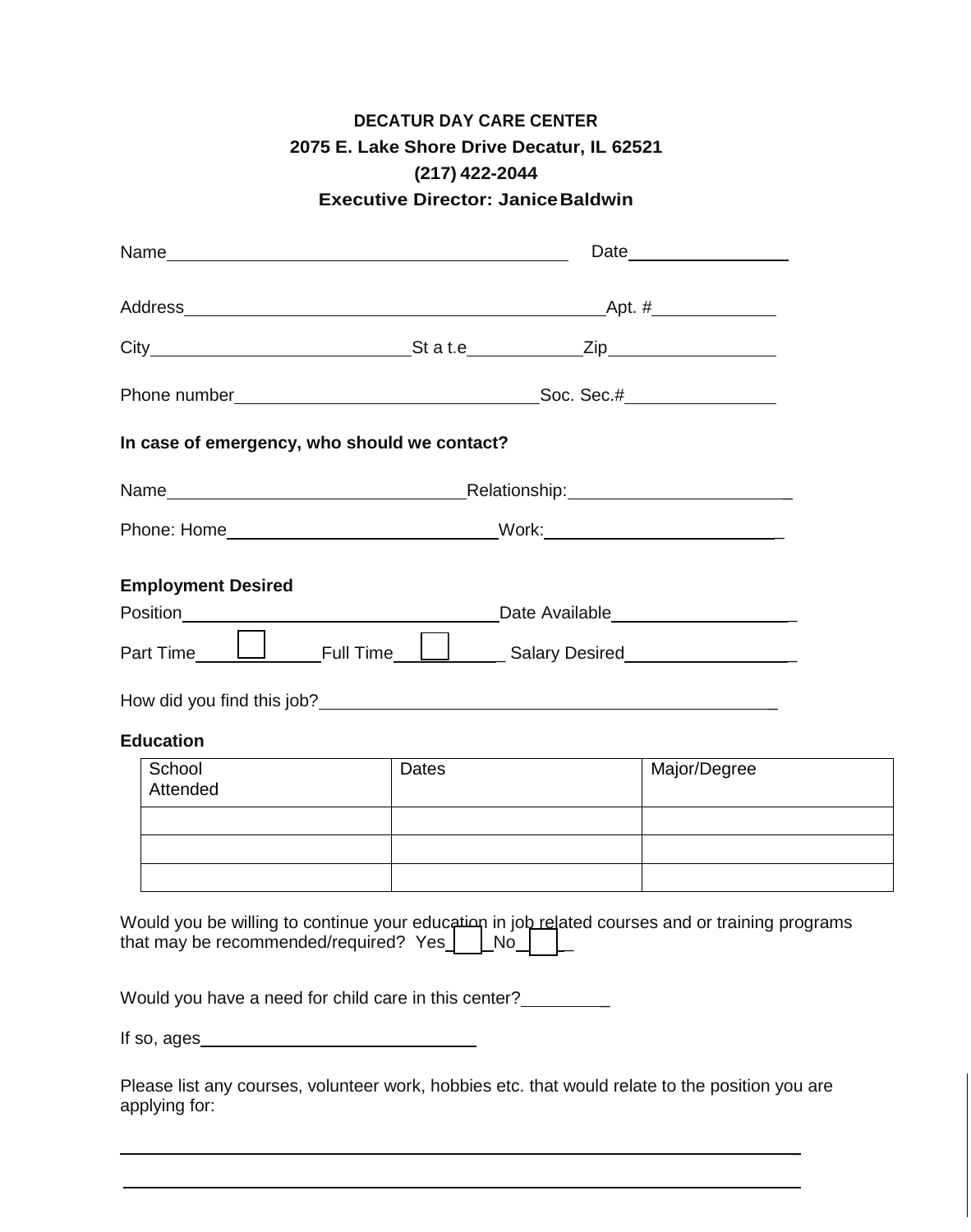## **DECATUR DAY CARE CENTER 2075 E. Lake Shore Drive Decatur, IL 62521 (217) 422-2044 Executive Director: JaniceBaldwin**

Please list any community organizations you are active in that involve children:

### **Former Employers**

| Company Address: North State Company Address: North State Company Address: North State Company Address: North State Company Address: North State Company Address: North State Company Address: North State Company Address: No |  |  |
|--------------------------------------------------------------------------------------------------------------------------------------------------------------------------------------------------------------------------------|--|--|
|                                                                                                                                                                                                                                |  |  |
|                                                                                                                                                                                                                                |  |  |
|                                                                                                                                                                                                                                |  |  |
|                                                                                                                                                                                                                                |  |  |
|                                                                                                                                                                                                                                |  |  |
|                                                                                                                                                                                                                                |  |  |
|                                                                                                                                                                                                                                |  |  |
|                                                                                                                                                                                                                                |  |  |

Is there any reason previous employers should not be contacted? Yes No Please give a brief explanation: